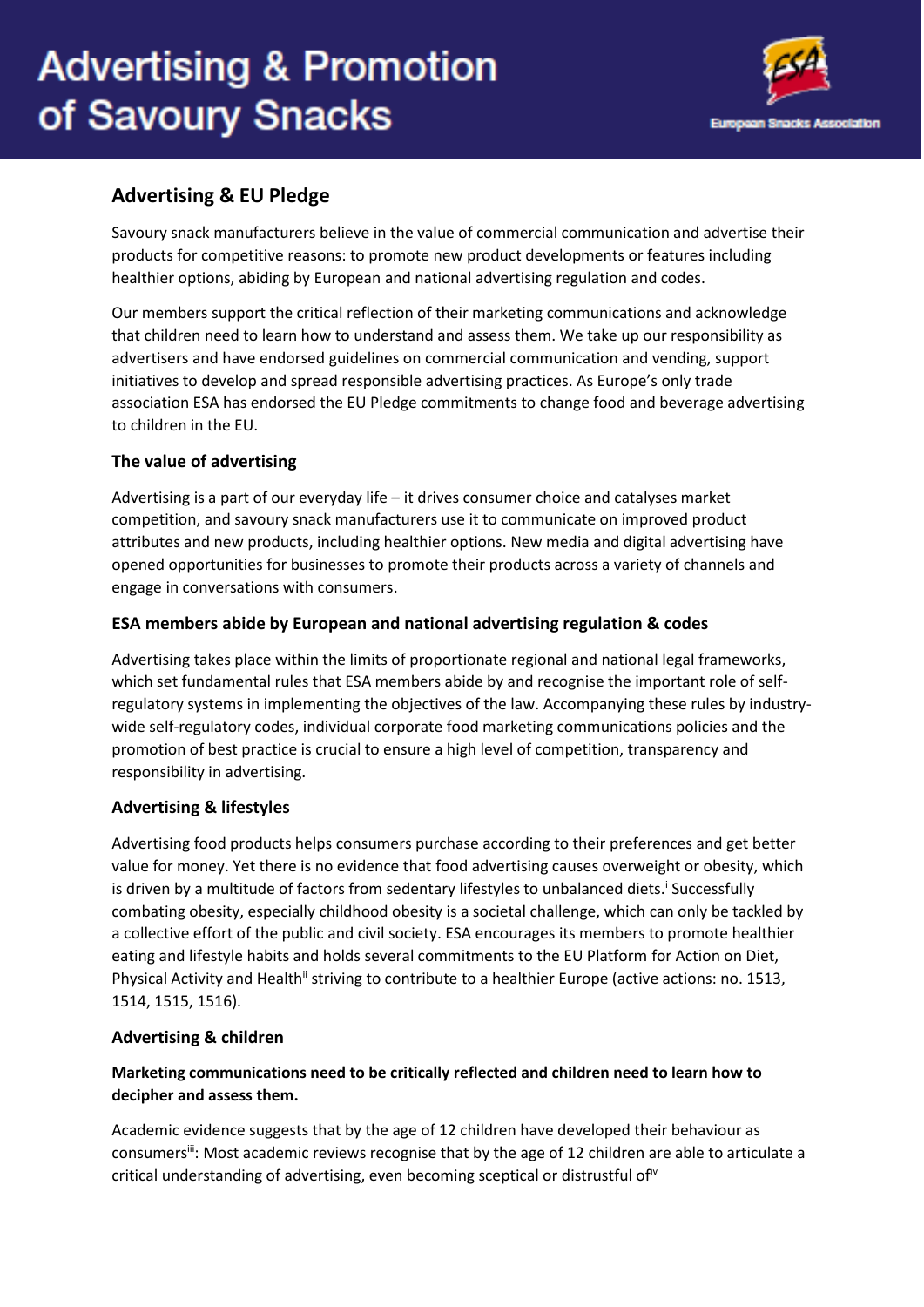Children under 12 should receive special consideration in the case of food and non-alcoholic beverage advertising. European savoury snack manufacturers acknowledge that they have a role to play in this respect and take their responsibility in regard to children extremely seriously.

Parental and public education has a key role in helping children understand what commercial messages are and in learning how to deal with them. Parental responsibility cannot be replaced by advertising control, be it regulatory, self-regulatory or voluntary at the initiative of advertisers. Empirical evidence from Canada, Sweden and Norway shows that a ban on advertising to children does not have positive weight effects on children. In addition, there is no clear scientific evidence supporting an alleged causal link between advertising exposure and obesity. Thus, a legislative ban on advertising would both be ineffective and disproportionate in its wider impact.

# **ESA's track record on advertising to children**

# **In 2005, ESA developed guidelines on commercial communication principles, primary schools and vending**

As a responsible industry, European savoury snack manufacturers took the step to endorse and implement guidelines on basic principles and the support for self-regulatory measures in relation to responsible advertising practice, which include that savoury snack advertisements should:

- depict snacking in moderation;
- not represent savoury snack products as meal replacements;
- not undermine the promotion of healthy, balanced diets and active lifestyles;
- not undermine the role of parents and other appropriate adult role models in providing valuable dietary guidance.

In addition, ESA members decided:

- to voluntarily refrain from advertising to children under 6 years;
- not to undertake any direct commercial activities in primary schools;
- encourage the responsible bodies to provide a choice of different products, including betterfor-you options reduced in calories, fat, saturated fat and/or salt, wherever savoury snack products are sold via vending machines.

#### **In 2010, ESA decided – as Europe's only trade association – to endorse the EU Pledge<sup>v</sup>**

The EU Pledge is a voluntary initiative by leading food and beverage companies in Europe to change food and beverage advertising to children under 12 in the European Union. By changing savoury snack food advertising to children, we aim at supporting parental efforts to promote healthier snacking choices and balanced lifestyles among children.

ESA recommends that member companies:

 **do not advertise their products to children under 12 years of age on TV, print and internet at all, or only products which fulfil specific nutrition criteria based on accepted scientific evidence and/or applicable national and international dietary guidelines.**

From the end of 2014, common EU Pledge Nutrition Criteria<sup>vi</sup> will apply to those companies that use nutrition criteria. Individual ESA member companies may benefit from a longer transition period – up to the end of 2015 – in order to implement the sodium threshold. For the purpose of this initiative "advertising to children under 12 years" means advertising to media audiences with a minimum of 35% of children under 12 years. In the online sphere,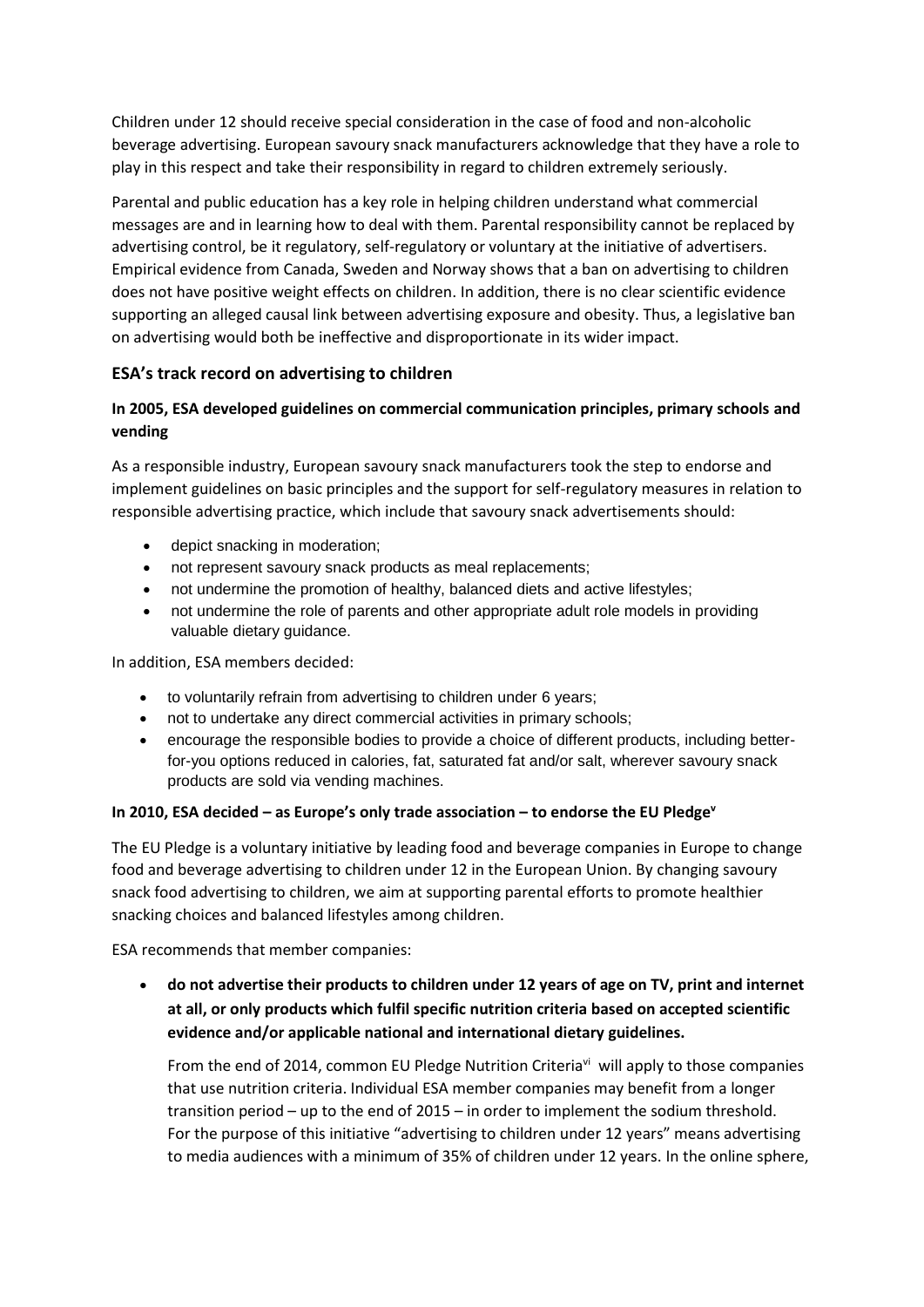the above commitment applies to marketing communications for food and beverage products on company-owned websites, in addition to third-party internet advertising.

 **do not engage in any commercial communications related to savoury snack products in primary schools, except where specifically requested by or agreed with the school administration for educational purpose**s.

#### **Signatory companies**

Companies participating in the ESA Advertising Pledge must all meet the EU Pledge criteria – and can go beyond. Several ESA members have signed either the ESA Pledge or are direct members of the EU Pledge<sup>vii</sup> and together, these companies represent the bulk of advertising expenditure in the European savoury snacks market. ESA will continue to encourage all its members to commit to the EU Pledge.

# **Compliance with the EU Pledge is monitored by a third party on an annual basis**

*"One excellent example of a commitment emanating from the Platform is the EU Pledge... The effectiveness of the Pledge is made evident by the latest monitoring report ... which showed a downward trend in children's exposure to food advertising."*

*Tonio Borg, EU Commissioner, 20* 

These voluntary measures are made by savoury snack manufacturers and other food and beverage companies to the EU Platform for Action on Diet, Physical Activity and Health (action number 1075). In line with the EU Platform's Terms of Reference, EU Pledge signatories are required to **monitor these commitments in a transparent, accountable and participative way**. *June 2013*

Each year, third-party organisations are commissioned to carry out the independent monitoring and an independent reviewer assesses whether the monitoring was carried out with an appropriate methodology, resources and diligence. Results are published on an annual basis and are available at the EU Pledge website<sup>viii</sup>. **Throughout the years, ESA members have achieved continuously excellent results on compliance with the commitments.** In 2013, 99.4% of ESA pledge signatories' spots were compliant, as well as 100% of company-owned websites. Given the very positive results achieved in previous years on print advertising, third-party websites and primary schools, these monitoring exercises were not repeated in 2013 and available resources were used to scale up the monitoring of company-owned websites.

# **The EU Pledge commitment led to a significant change in the balance of food advertising to children.**

Concerning the TV commitment, results reported showed a marked decline in children's exposure since 2005:

- An **81% reduction** in exposure to ads for products that do not meet nutritional criteria in programmes with an audience composed of over 35% of children, between 2005 and 2013.
- A **43% reduction** in exposure to ads for products that do not meet nutritional criteria overall, i.e. in all programmes on all channels at all times, between 2005 and 2013.
- A **37% reduction** in exposure to ads for all products, regardless of nutrition criteria, overall, i.e. in all programmes on all channels at all times, between 2005 and 2013.

#### **ESA contributes to the continuous improvement of the EU Pledge commitment and monitoring**

On 1 January 2012, EU Pledge signatories enhanced their commitments by lowering the audience threshold from initially 50% to 35% of children under 12. This tougher threshold led to a higher coverage of media channels that have a significant child audience.